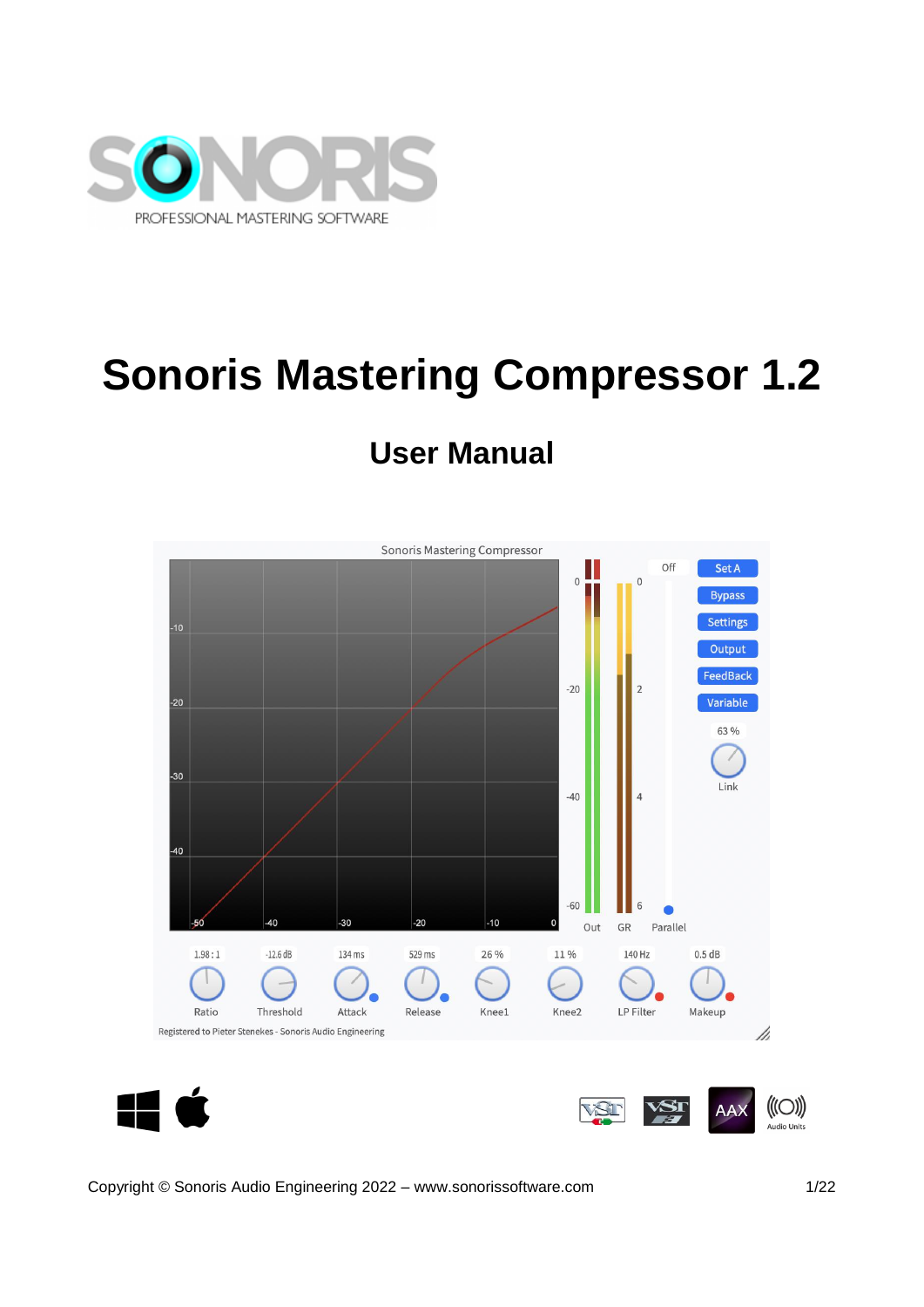### **Contents**

| Contents_________________________                                                                                                                                                                                             | 1  |
|-------------------------------------------------------------------------------------------------------------------------------------------------------------------------------------------------------------------------------|----|
|                                                                                                                                                                                                                               | 3  |
|                                                                                                                                                                                                                               | 3  |
|                                                                                                                                                                                                                               |    |
|                                                                                                                                                                                                                               |    |
|                                                                                                                                                                                                                               |    |
|                                                                                                                                                                                                                               |    |
|                                                                                                                                                                                                                               | 4  |
| Ratio                                                                                                                                                                                                                         | 5  |
|                                                                                                                                                                                                                               | 6  |
|                                                                                                                                                                                                                               |    |
|                                                                                                                                                                                                                               |    |
|                                                                                                                                                                                                                               | 9  |
|                                                                                                                                                                                                                               | 10 |
|                                                                                                                                                                                                                               |    |
|                                                                                                                                                                                                                               | 12 |
|                                                                                                                                                                                                                               | 13 |
|                                                                                                                                                                                                                               | 14 |
| Set $A/B$ 2 and 25 and 26 and 26 and 26 and 26 and 26 and 26 and 26 and 26 and 26 and 26 and 26 and 26 and 26 and 26 and 26 and 26 and 26 and 26 and 26 and 26 and 26 and 26 and 26 and 26 and 26 and 26 and 26 and 26 and 26 |    |
|                                                                                                                                                                                                                               | 16 |
|                                                                                                                                                                                                                               | 17 |
|                                                                                                                                                                                                                               | 18 |
| Mode                                                                                                                                                                                                                          | 19 |
| Link                                                                                                                                                                                                                          | 20 |
|                                                                                                                                                                                                                               | 21 |
| Settings _                                                                                                                                                                                                                    | 22 |
|                                                                                                                                                                                                                               |    |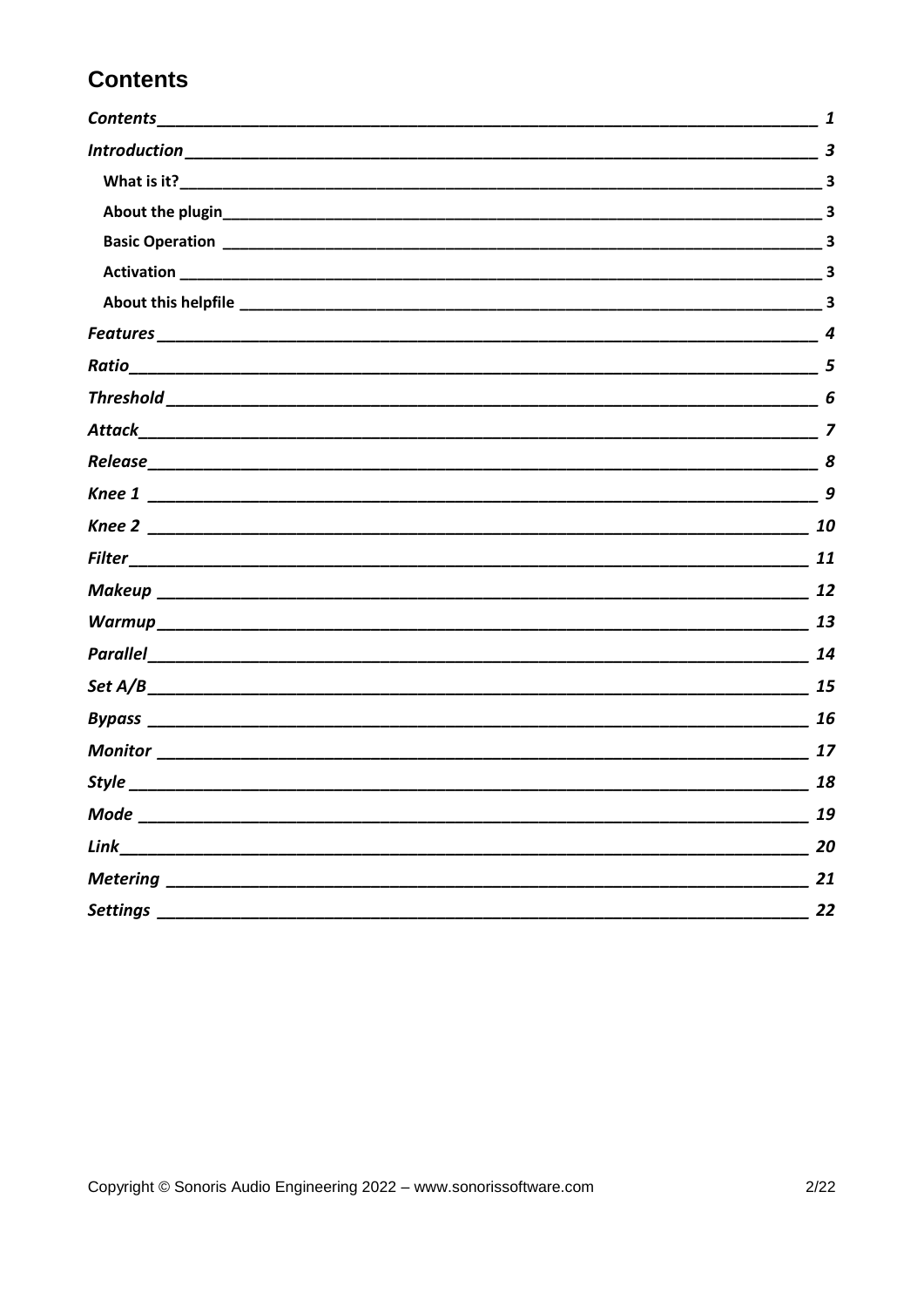#### <span id="page-2-0"></span>**Introduction**

© 2022 Pieter Stenekes for Sonoris Audio Engineering [info@sonorissoftware.com](mailto:info@sonorissoftware.com)

#### Thank you for choosing Sonoris Mastering Compressor!

#### <span id="page-2-1"></span>**What is it?**

The Sonoris Mastering Compressor (SMCP) is a wideband mastering compressor in VST, VST3, AU and AAX format for Windows and Mac. It is an ultra clean compressor suitable for delicate material. No odd harmonic distortion that can be found in most compressors is present in the SMCP. To reduce residual artifacts the SMCP features upsampling of the audio up to 8 times. Transparency can be further enhanced by selecting auto-release and feedback detection together with two soft knees.

If a more aggressive behavior is needed you can for example choose feedforward detection with a harder knee. It can have some "character" if pushed. If needed, the audio can be warmed up with even harmonics.

Besides working on a full mix, the SMCP can also work in split mode on the individual L,R, M or S channels or anything in between, with the variable link. The sidechain for each channel has a selectable high-pass, band-pass and low-pass filter. This gives great flexibility and allows for creative enhancement of the audio.

#### <span id="page-2-2"></span>**About the plugin**

Much effort has been put in maintaining the sound quality. All calculations are performed with 64 bit resolution internally.

#### <span id="page-2-3"></span>**Basic Operation**

All controls can be controlled with the mouse by dragging or clicking. To increase the resolution press the shift key while dragging. The knobs have a reset function that allows for a quick reset to the default value by double clicking on it. An added feature is the possibility to adjust the knobs with the mousewheel. Clicking on a value field enables the direct entry of a value.

#### <span id="page-2-4"></span>**Activation**

Details on how to activate the plugin can be found here:

<span id="page-2-5"></span><https://www.sonorissoftware.com/activation/>

#### **About this helpfile**

This helpfile explains all settings and options to get started. Basic knowledge of audio compression is needed.

Windows is a registered trademark of Microsoft Corporation in the United States and other countries. Mac and the Mac logo are trademarks of Apple Computer, Inc. registered in the U.S. and other countries. VST/VST3 is a trademark of Steinberg Media Technologies GmbH. AAX is a registered trademark of Avid Technology, Inc.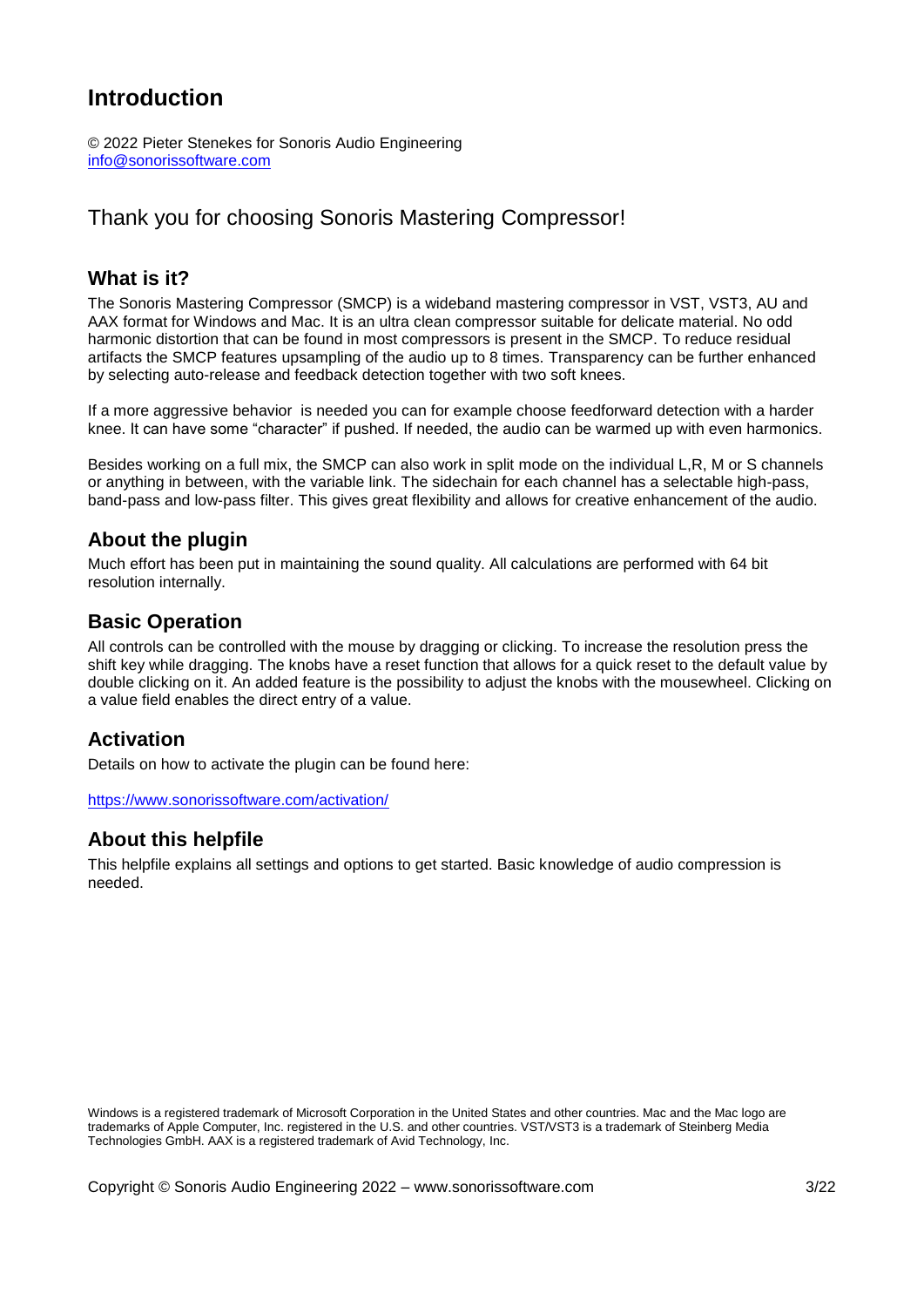#### <span id="page-3-0"></span>**Features**

- $\checkmark$  Ultra clean wideband mastering compressor
- $\checkmark$  Ratio ranging from 1:1 to infinity for compression and limiting
- $\checkmark$  Attack ranging from 0 msec to 1 sec
- $\checkmark$  Selectable auto-attack
- $\checkmark$  Release ranging from 1 msec to 5 sec
- $\checkmark$  Selectable auto-release ranging from 0.5 sec. to 5 sec. program dependent
- $\checkmark$  Threshold ranging from –60 dBfs to 0 dBfs
- $\checkmark$  Very flexible knee setting from hard to soft in 100 steps
- $\checkmark$  A second knee that enables the compressor to adjust the ratio back to 1:1 above the threshold, also adjustable in 100 steps from hard to soft knee
- $\checkmark$  Feedback and feedforward detector types
- $\checkmark$  Selectable high-pass, band-pass and low-pass sidechain filters
- $\checkmark$  3 processing modes:
	- o Variable Link: sidechain linking is adjustable from fully linked to fully split
	- $\circ$  Highest Link: sidechains linked with the highest value of the left and right channel
	- o M/S Split: sidechain signals split with the mid and side channels
- $\checkmark$  Make up gain ranging from  $-$  18 dB to + 18 dB
- $\checkmark$  2x, 4x, 8x or auto upsampling for even less artifacts
- $\checkmark$  Selectable gentle even harmonic distortion on the output
- $\checkmark$  Input can be added to the output with a parallel fader
- $\checkmark$  Mousewheel support
- $\checkmark$  A/B comparison
- $\checkmark$  Large graphical display with dragable handles for maximum control
- $\checkmark$  Scalable user interface
- $\checkmark$  Gain transfer plot
- $\checkmark$  High resolution gain reduction meter.
- $\checkmark$  High resolution level meter with resettable peak indicator.
- $\checkmark$  Full automation possible
- $\checkmark$  Mousewheel support
- $\checkmark$  Settings can be saved and loaded
- $\checkmark$  Double precision internal resolution and interfacing with compatible DAWs
- Windows 32/64 bit VST, VST3 and AAX versions
- $\checkmark$  Mac OS 64 bit Intel / Apple Silicon VST, VST3, AU and AAX versions
- $\checkmark$  Installer / uninstaller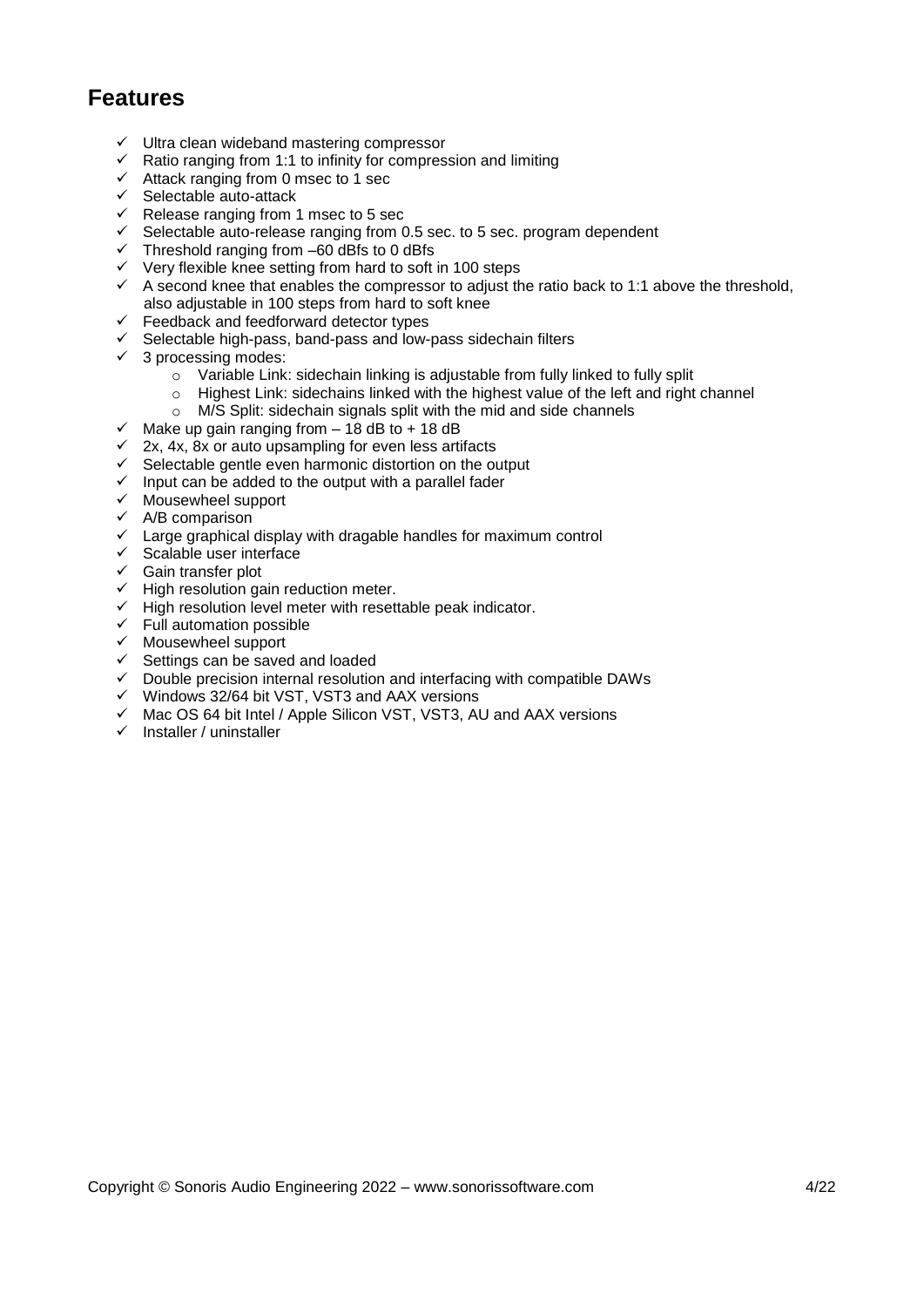#### <span id="page-4-0"></span>**Ratio**

The ratio knob controls how much gain reduction will be applied if the signal exceeds the threshold. For example, with a ratio of 2:1 the output increases 1 dB for every 2 dB at the input. The maximum ratio is \"Inf\" and this sets the compressor in limiter mode. For serious limiting select 0 usec. for the attack and the processing mode to "Highest Link". Set the style to "feedback" and turn the sidechain filter off. This makes sure that no sample will exceed the threshold value.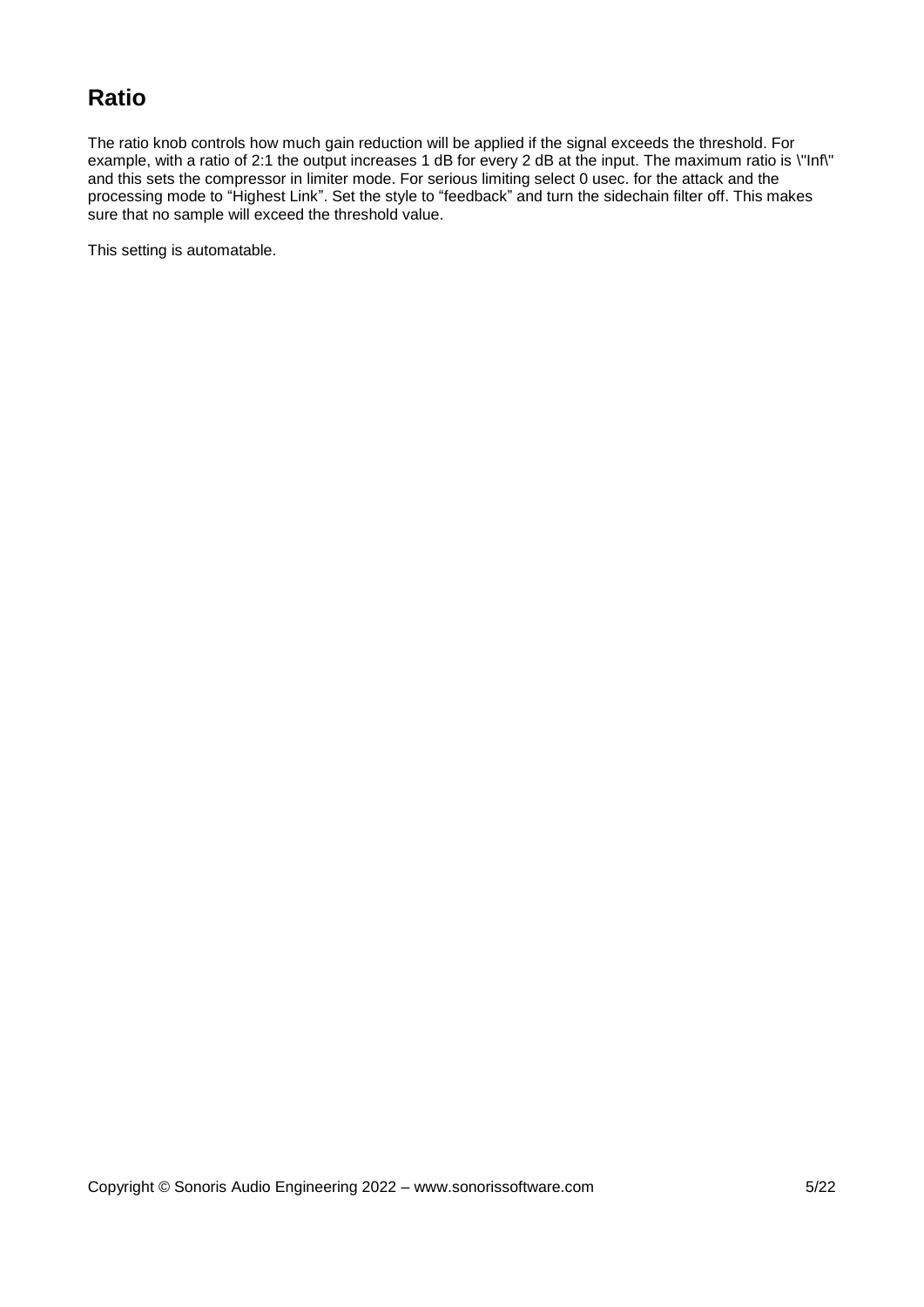### <span id="page-5-0"></span>**Threshold**

The threshold knob controls the sidechain level above which the compressor starts reducing gain. The threshold value ranges from -60dBfs to 0 dBfs.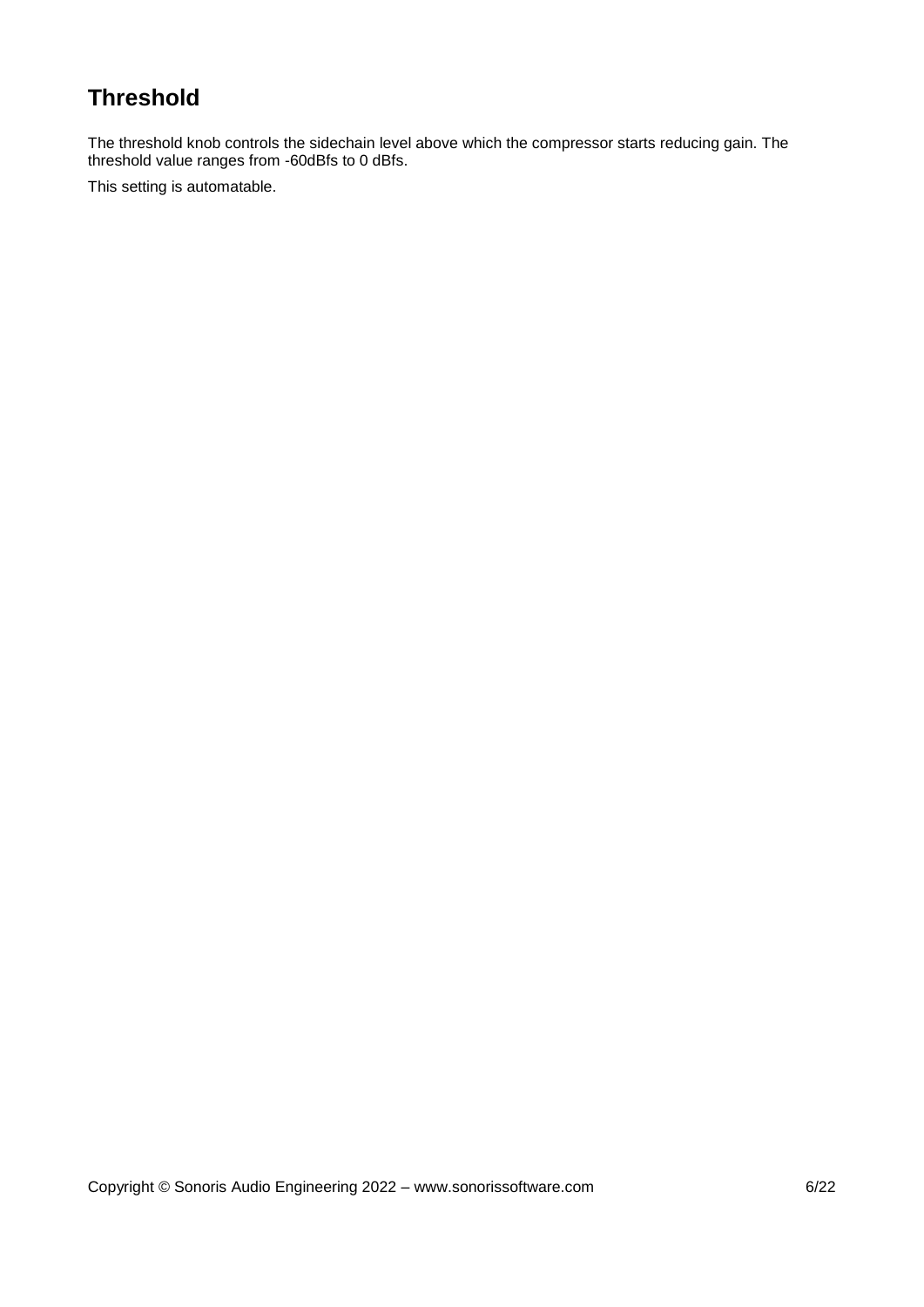#### <span id="page-6-0"></span>**Attack**

The attack knob controls how fast the compressor reacts if the sidechain signal exceeds the threshold. The attack value ranges from 0 usec. to 1 sec.

The auto attack button makes the attack time program dependent. This means that the attack time is reduced if gain reduction has occurred in the last 20 secs approximately. The auto attack value centers around 10 msecs.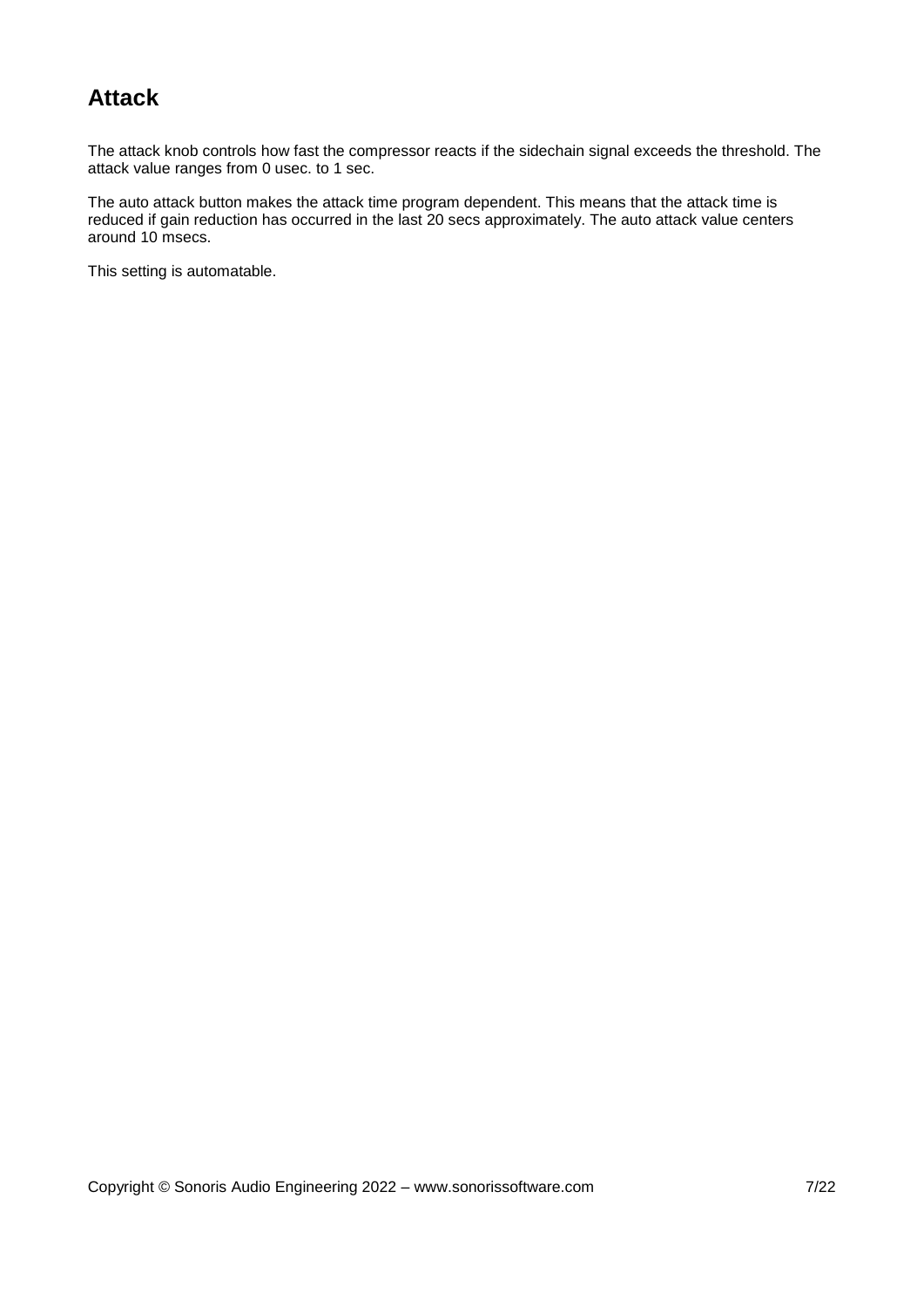#### <span id="page-7-0"></span>**Release**

The release knob controls how fast the compressor restores if the sidechain signal has gone below the threshold. The release value ranges from 20 msec. to 5 sec.

The auto release button makes the release time program dependent. This means that the release time is reduced on short peaks. If the gain reduction is high and/or lasted long, the release time is increased. This is similar to how our ears work, so maximum transparency can be achieved in this mode. The auto release time ranges from 500 msec. to 5 sec.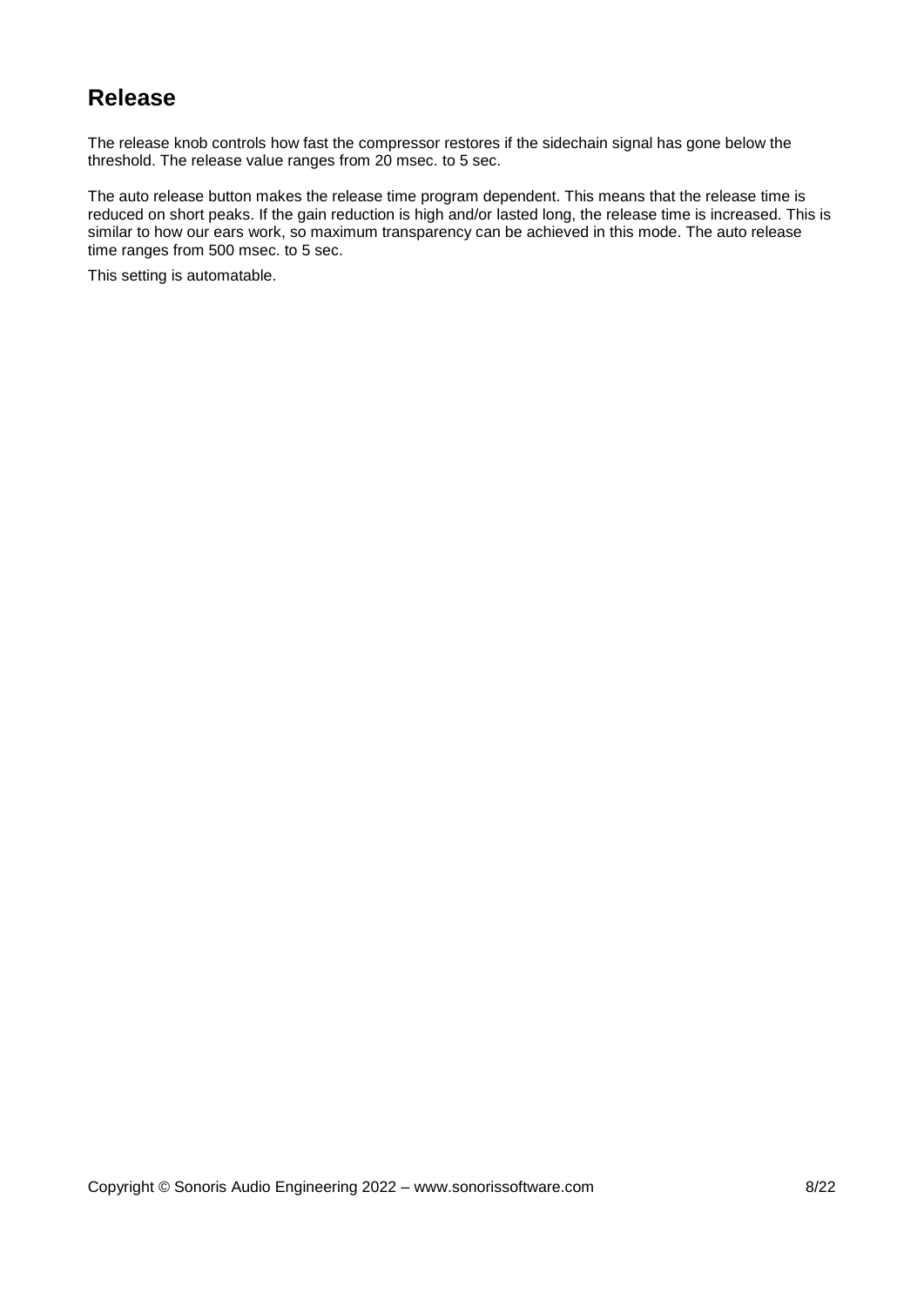#### <span id="page-8-0"></span>**Knee 1**

The knee 1 knob controls the shape of the first knee in the compression curve. If set to "Off" the transition between the non-compressed and the compressed area will be abrupt. This is a hard knee. If set to a larger value, up to 100%, the transition will be smoother, towards a soft knee. This way, the ratio will change less abrupt and this results in a less noticeable compression.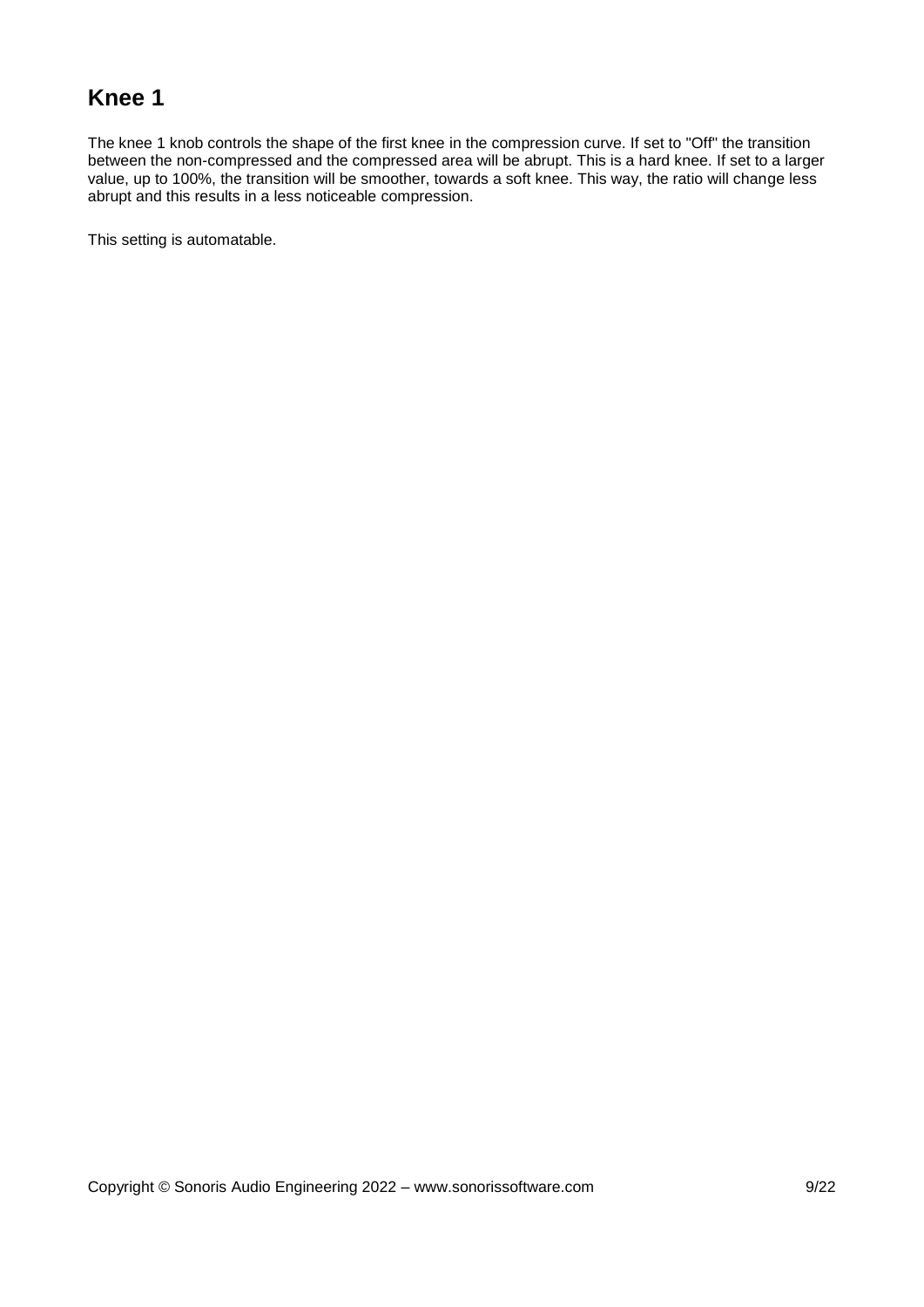#### <span id="page-9-0"></span>**Knee 2**

The knee 2 knob controls the shape of the second knee in the compression curve If set to a value other than "Off" the ratio is restored towards 1:1 if the sound level increases above the threshold. If the level gets even higher, there will only be a gain shift and no more compression. This essentially limits the maximum gain reduction of the compressor.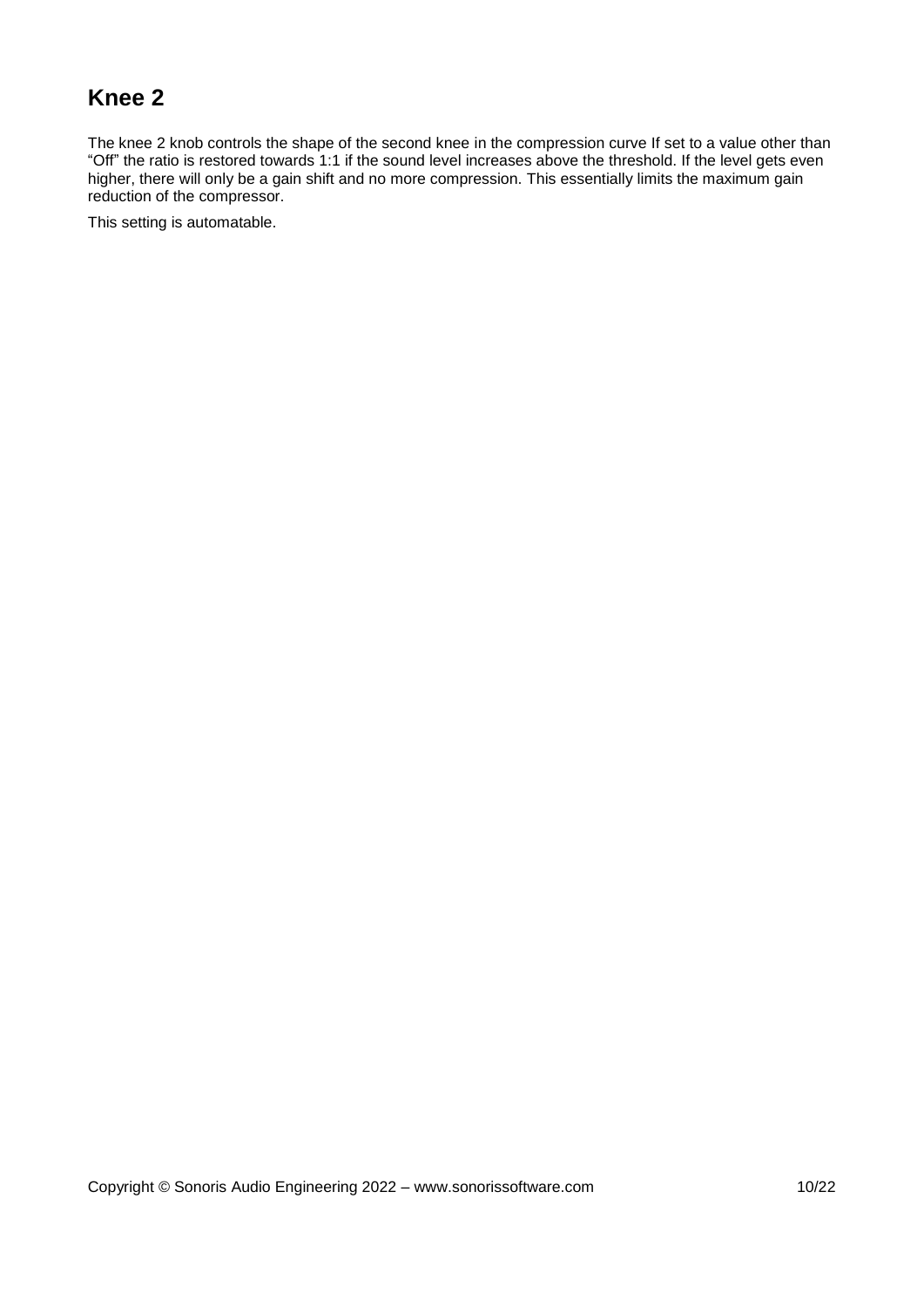#### <span id="page-10-0"></span>**Filter**

The filter knob sets the frequency of the currently selected sidechain filter. This filter can be used for shaping the sidechain signal before triggering the compressor. For example, this can be useful if the compression is dominated by a loud bass. Setting the filter as a high-pass to a frequency of 100 Hz will reduce the bass content of the sidechain signal and the compression will be less dependent of the bass. Another example is de-essing. Setting the filter as a band-pass to a frequency between 5 to 7 KHz will extract the sibilant content of the sidechain signal and trigger the compression only for those frequencies.

The filter button sets the type of the sidechain filter. The filter types that can be selected are high-pass, bandpass and low-pass.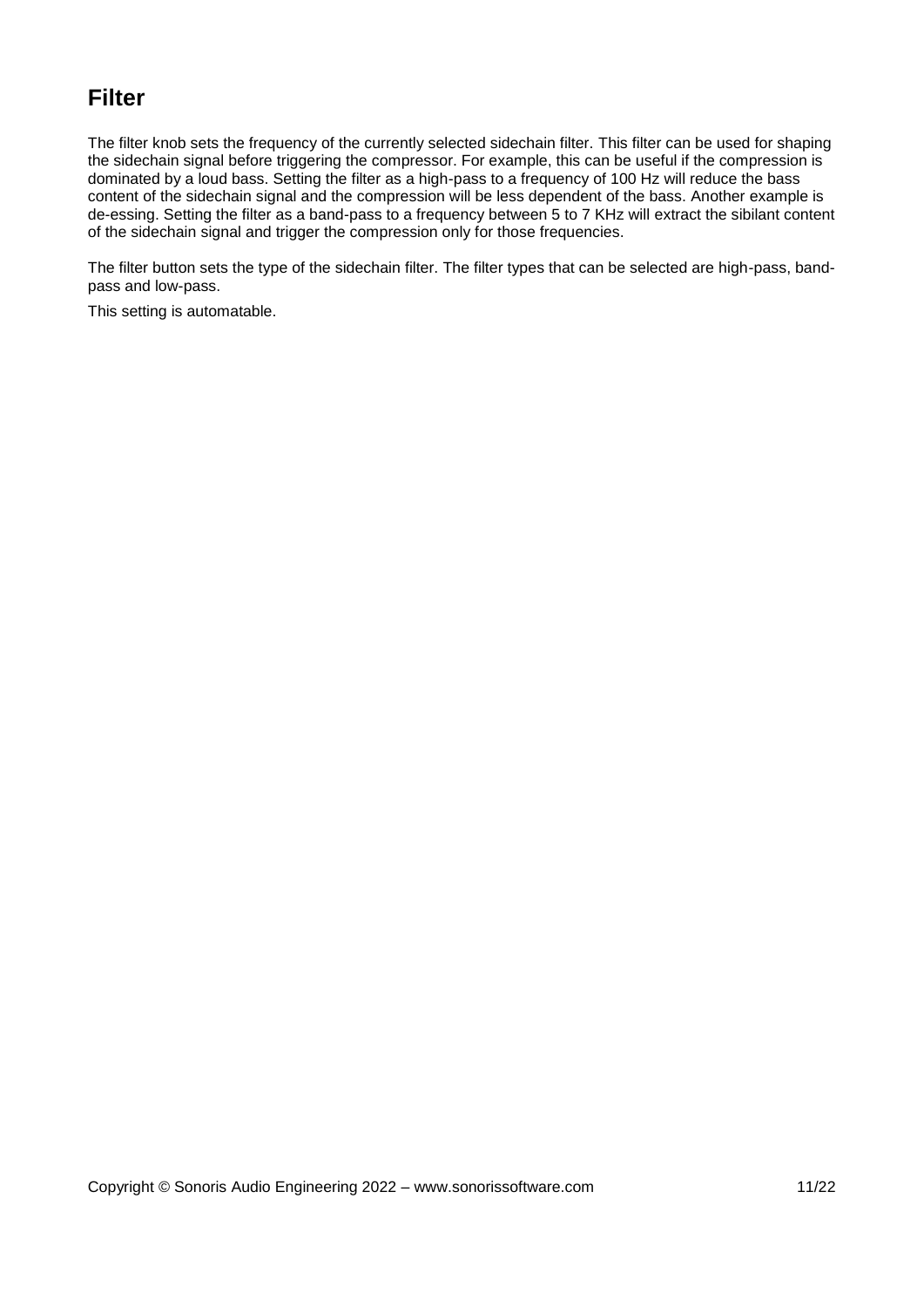## <span id="page-11-0"></span>**Makeup**

The makeup knob controls the output gain of the compressor to make up for the gain reduction. The makeup value ranges from –18 dB to +18 dB.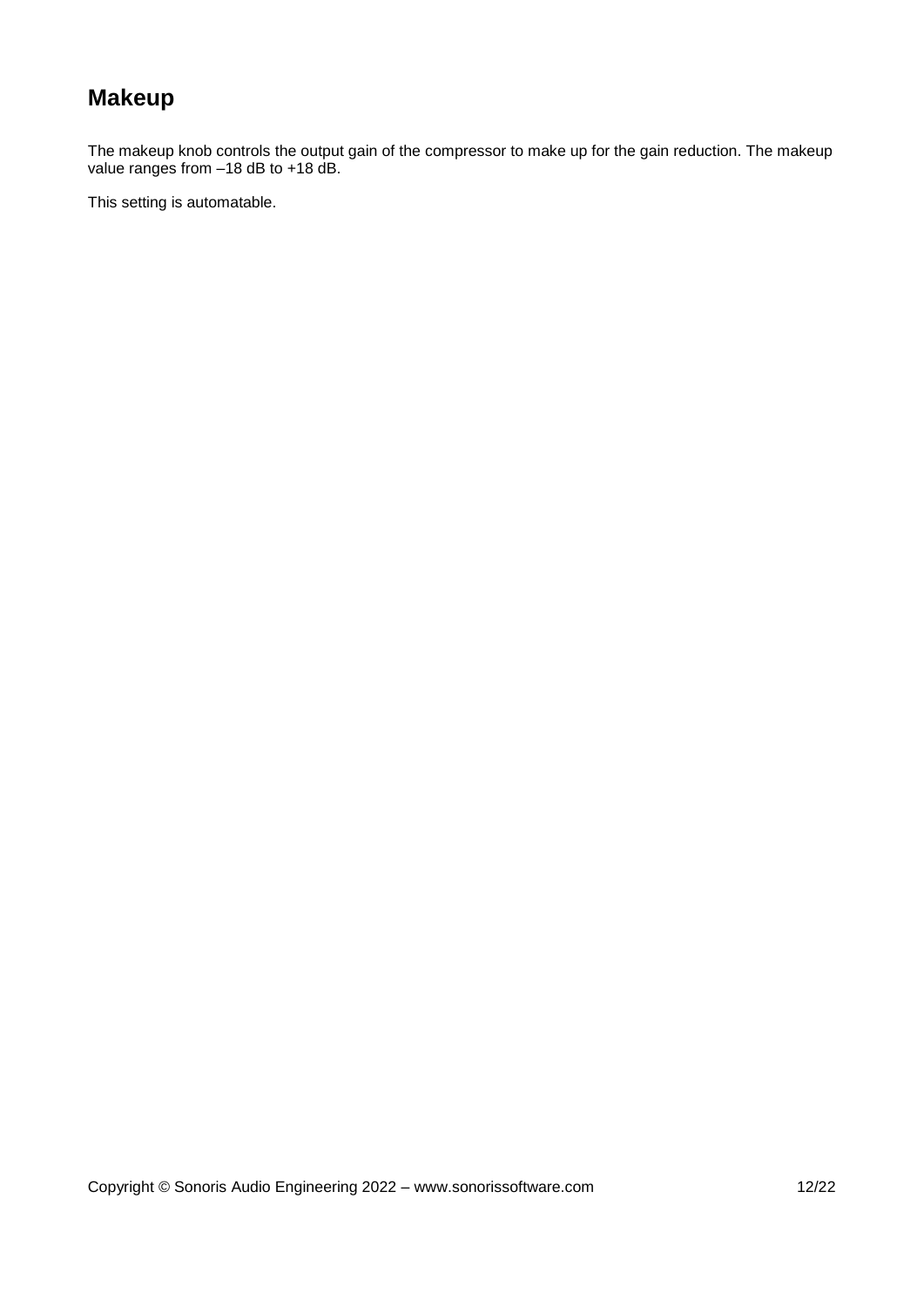## <span id="page-12-0"></span>**Warmup**

The warmup button will add very gentle even harmonic distortion (2nd and 4th) to the output signal. This type of distortion is considered to be very musical and can be desirable if you want to warm up a too clean sound. This setting is automatable.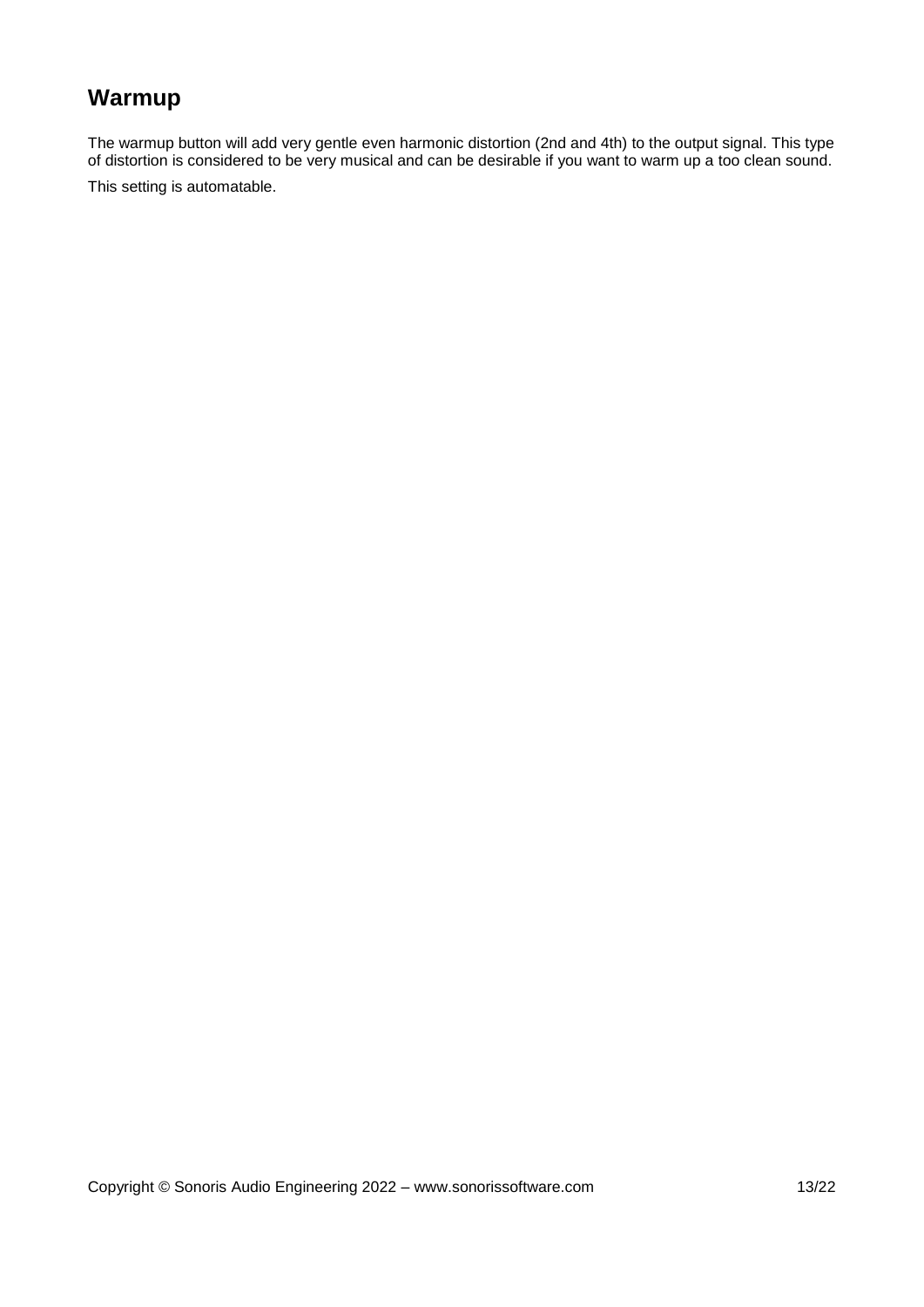#### <span id="page-13-0"></span>**Parallel**

The parallel fader will adjust the level of dry input signal to be added at the output. Doing so can result in a very transparent compression if set up properly, having the compressor in gain reduction most of the time but with a relatively low contribution of the compressed sound to the output. Only during very soft passages the compressed sound will help making the details heard. Start by setting the fader to 0dB with a fast attack and medium release with a ratio of 2:1 and a threshold of -50dB. Now adjust the parallel fader and/or the makeup knob to taste. The parallel gain can be adjusted from infinitive to +0 dB.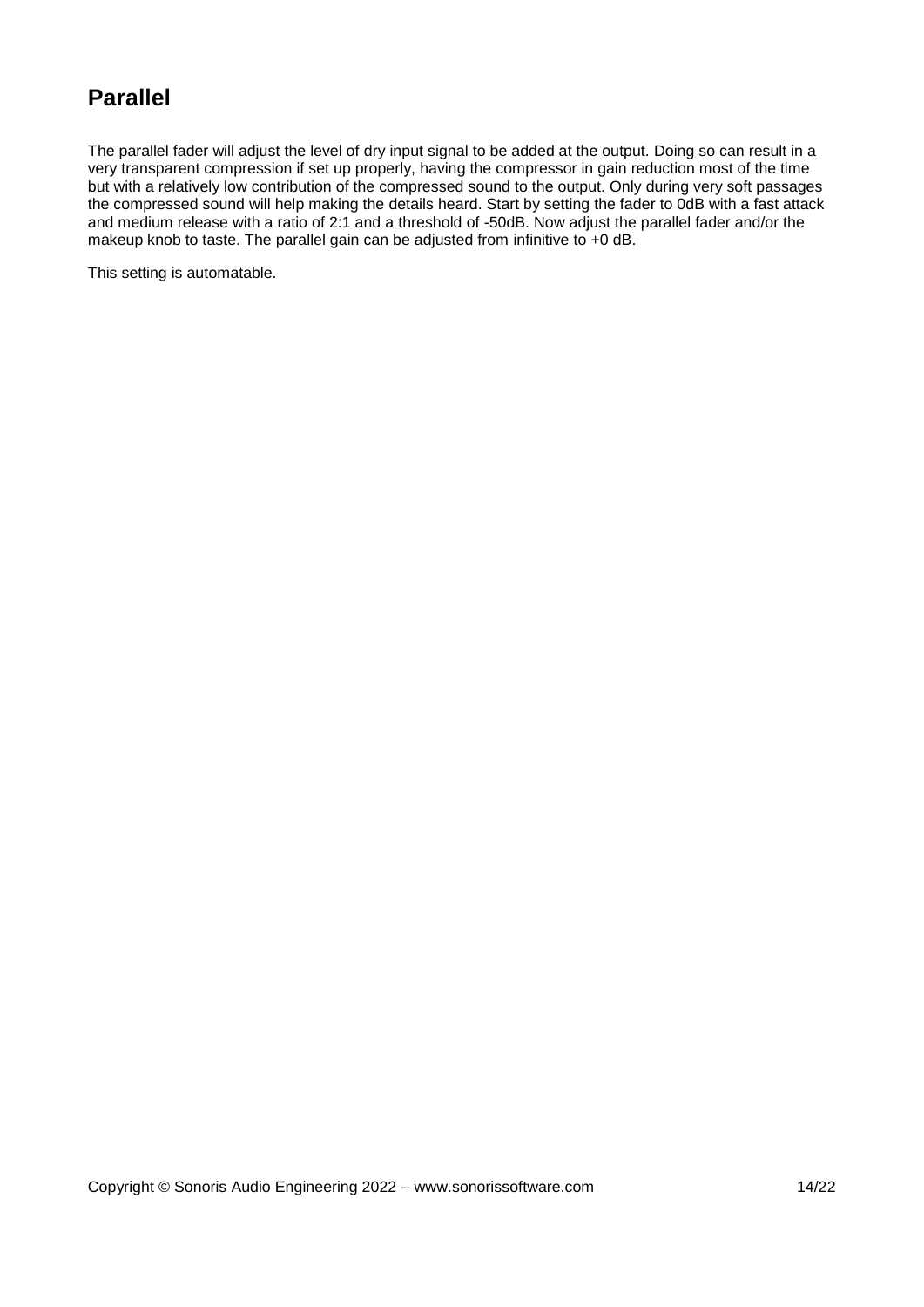#### <span id="page-14-0"></span>**Set A/B**

The set A/B button switches between settings A and B for comparison. All adjustments are automatically saved to the current set. Copying from one set to another is possible by pressing the Control key and the set A/B key at the same time.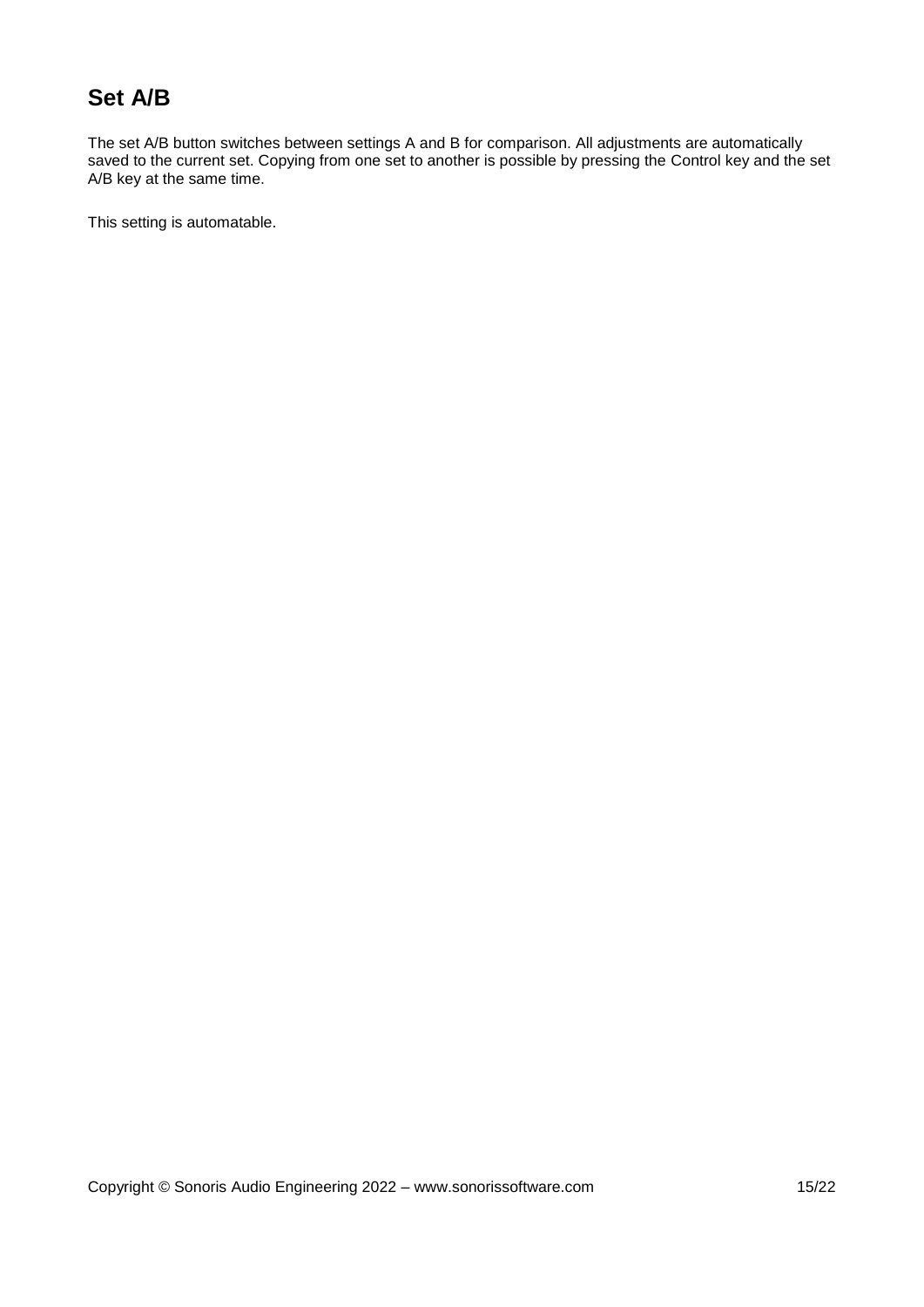## <span id="page-15-0"></span>**Bypass**

The bypass button switches bypass on or off. The bypass is a soft bypass, disabling the plugin, the volume stage and the monitor setting.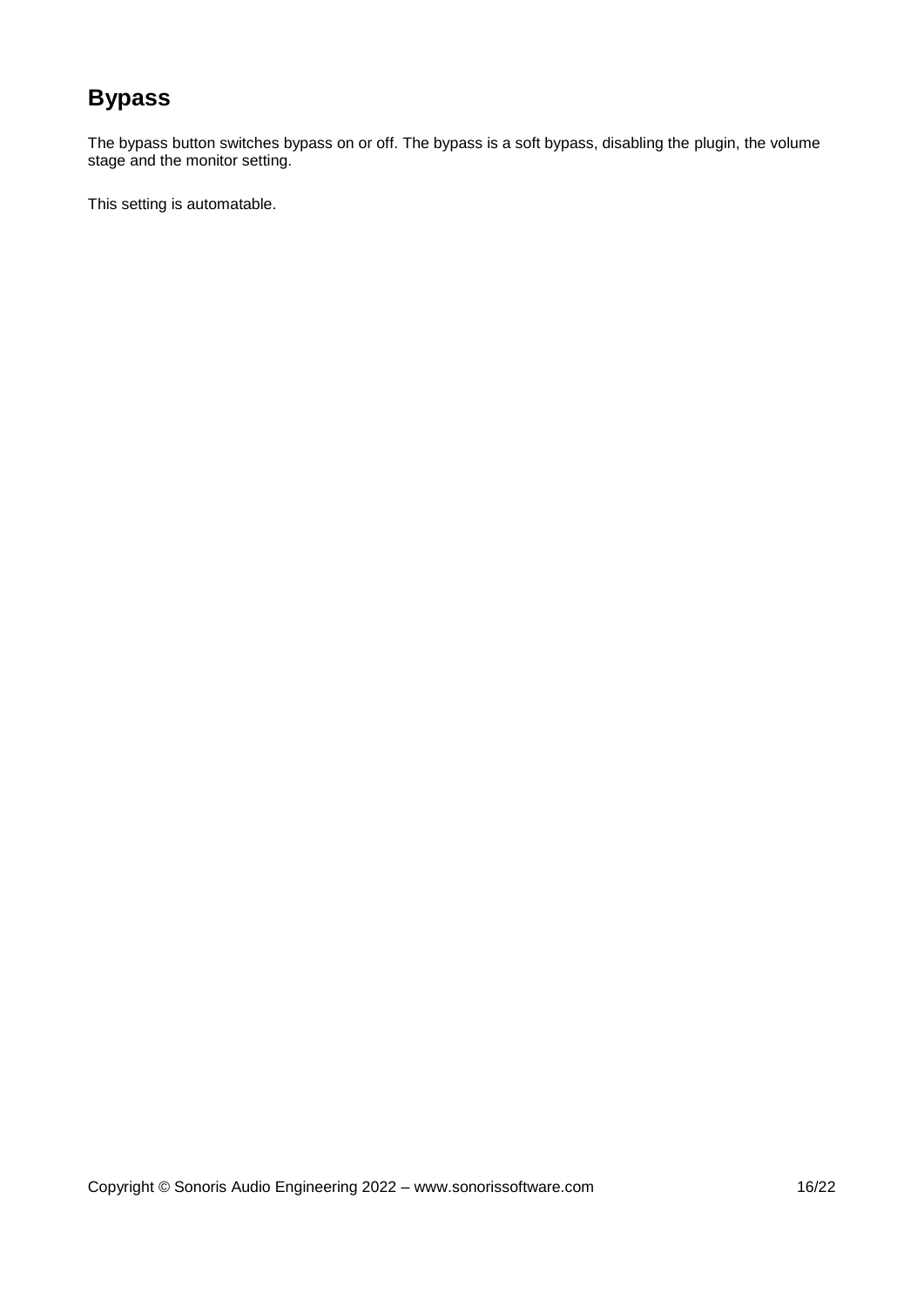### <span id="page-16-0"></span>**Monitor**

The monitor button controls what signal will be heard, the output signal or the sidechain signal. In Variable or Highest Link mode you can also monitor the left and right channels individually or the mid and side channels in M/S split mode.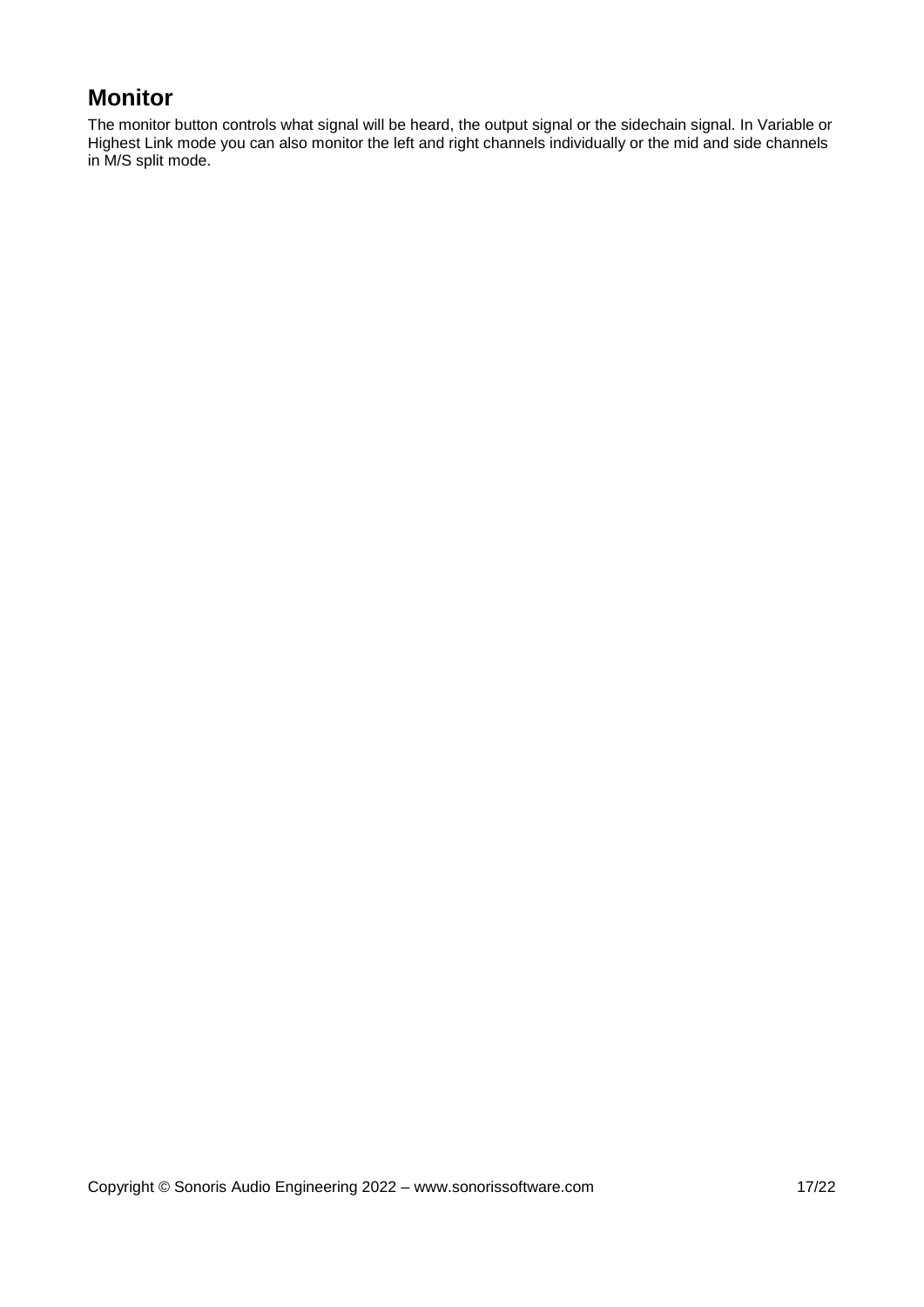#### <span id="page-17-0"></span>**Style**

The style button largely controls the character of the compressor. In feedback mode the sidechain signal is coming from the compressor output. This means that the sidechain is following the compressed signal and this results in a smoother overall behavior. You will find that it is easier to set the threshold. In this mode there is also a two stage release. The first stage is always between 40 – 80 msec, as a result of the compression level. The second stage is set by the release value.

In feedforward mode the sidechain signal is coming from the compressor input. This results in a more aggressive behavior.

These setting are automatable.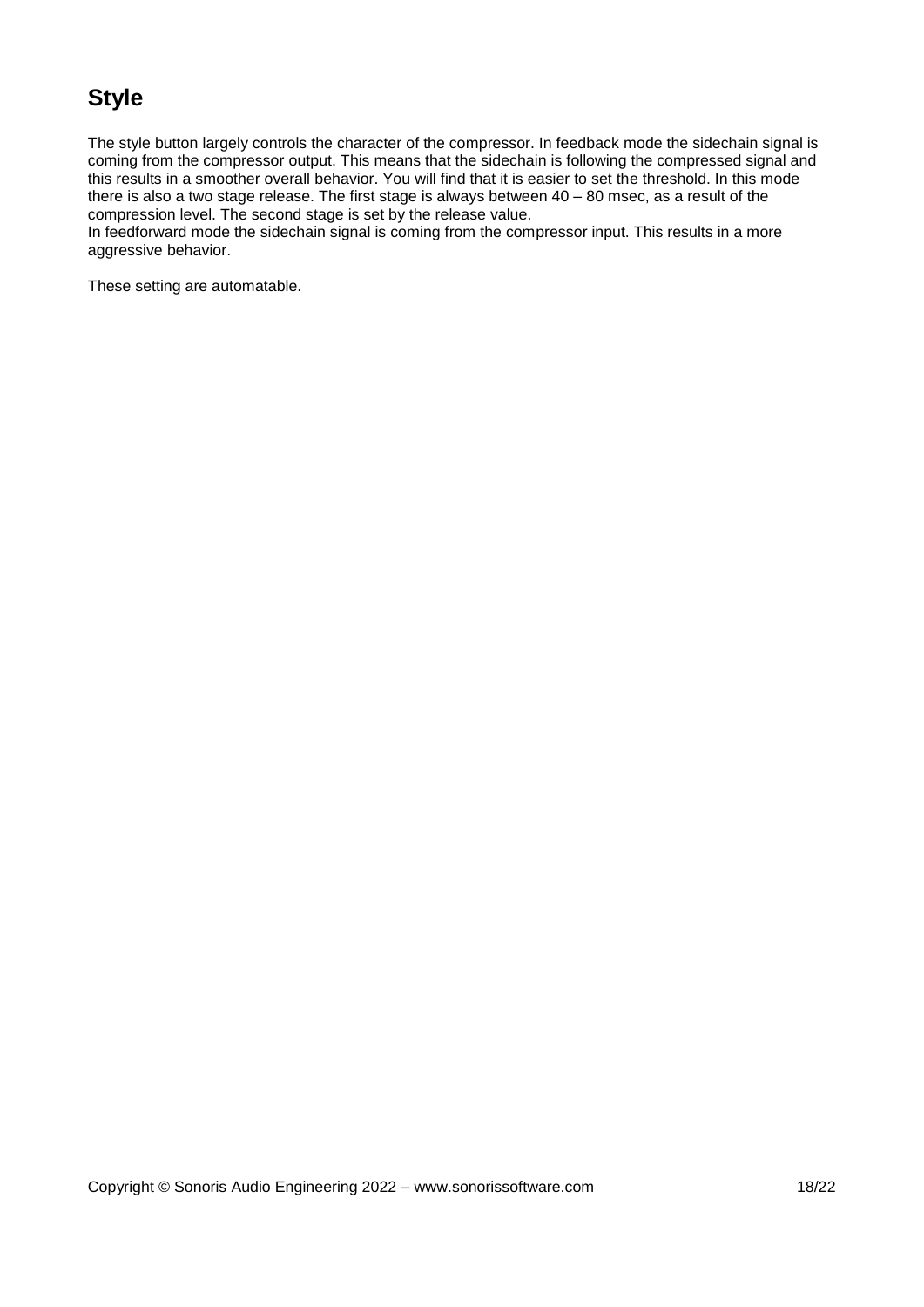#### <span id="page-18-0"></span>**Mode**

The mode button opens the menu where the processing mode can be set.

- Variable Link: sidechain linking is adjustable from fully linked to fully split, while sharing the controls for the left and right channel
- Highest Link: sidechains are linked and fed with the highest value of the left and right channel, while sharing the controls for the left and right channel
- MS Split: sidechain signals are split and fed with the individual mid and side channels. An extra set of controls will be visible in this mode so the mid and side channels can be adjusted individually. In this mode there is a toggle button available that allows quick copying of the settings from the Mid channel to the Side channel.

These setting are automatable.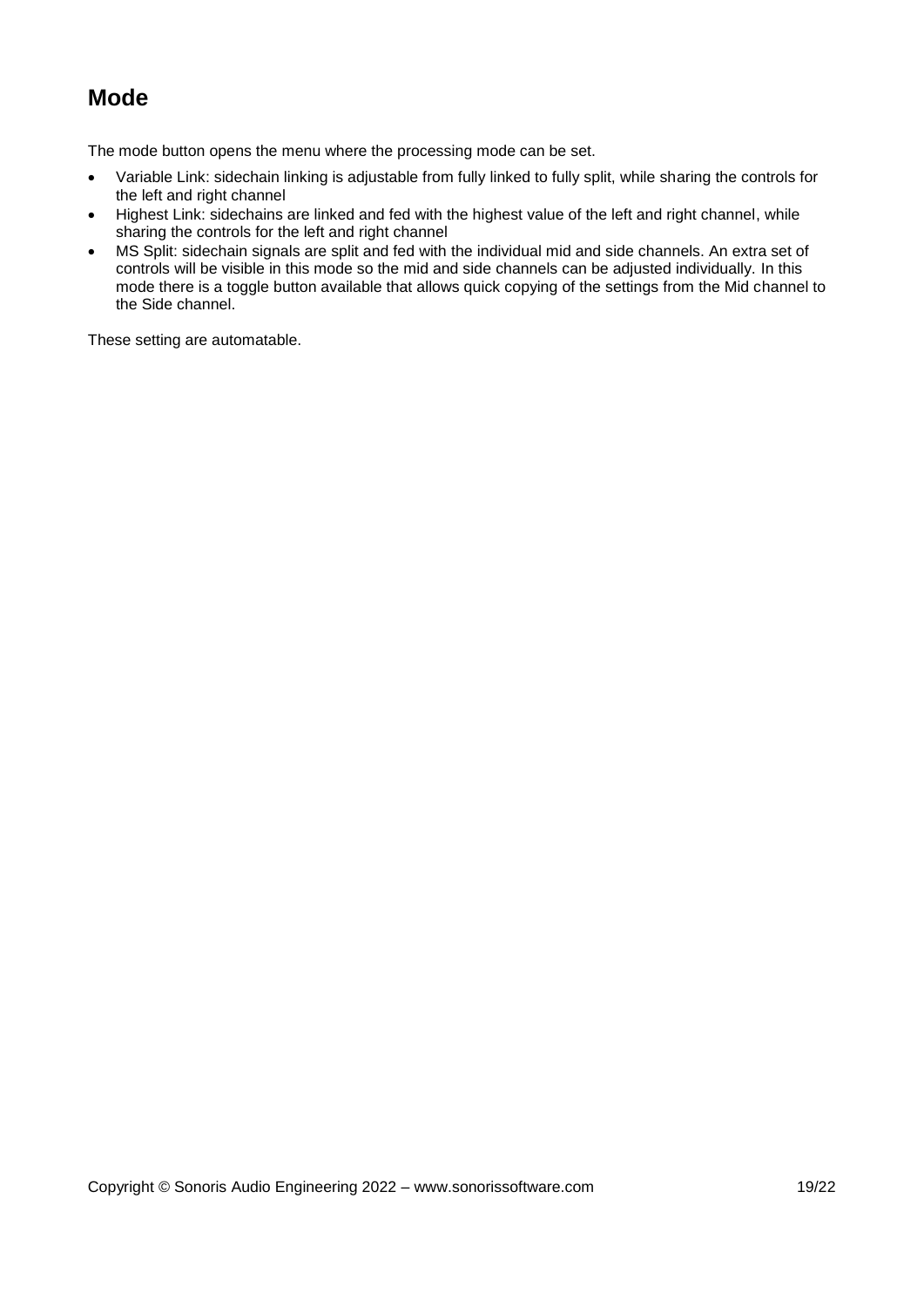#### <span id="page-19-0"></span>**Link**

The link knob controls the ratio of sidechain linking in Variable Link mode from fully split to fully linked and anything in between.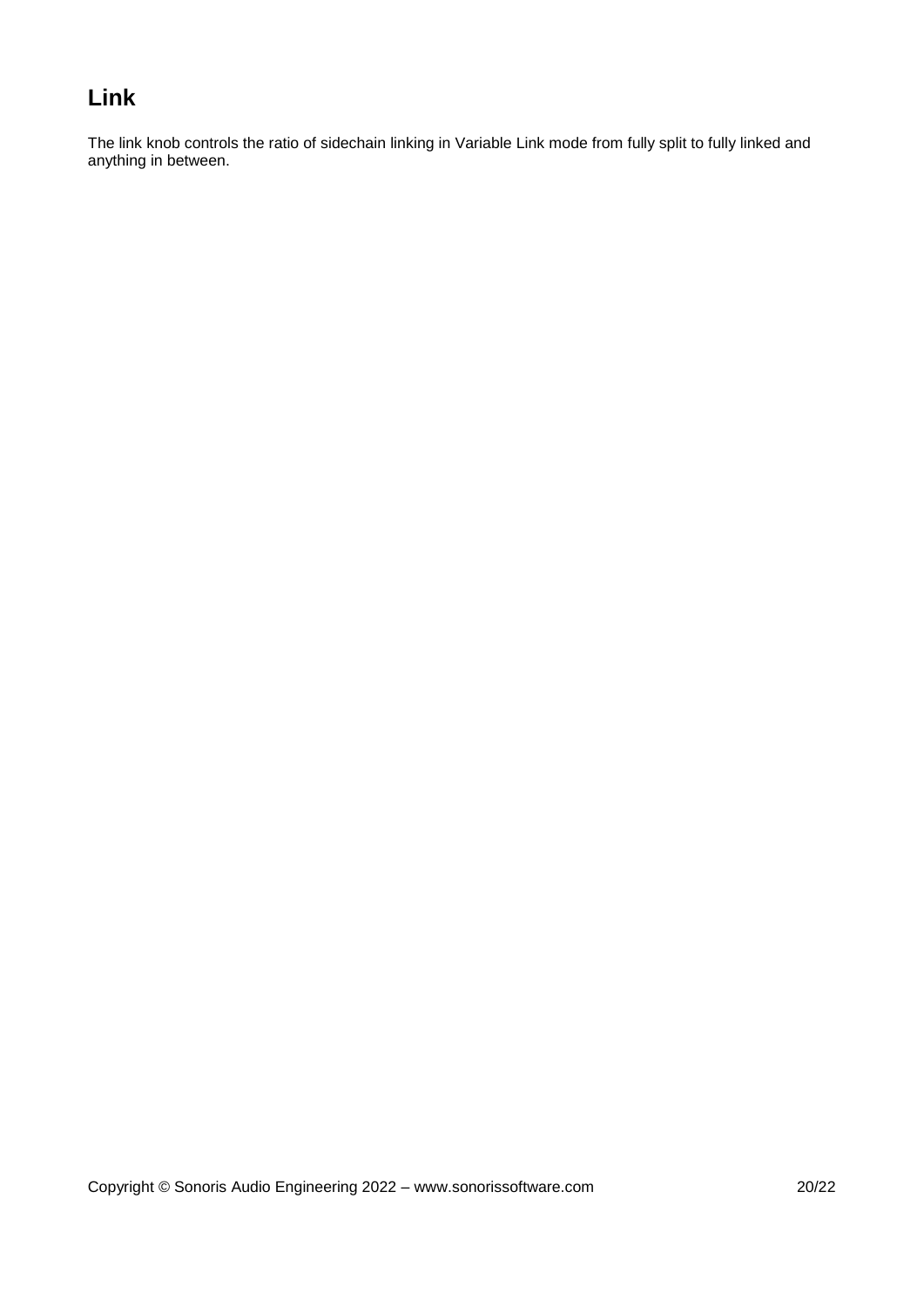### <span id="page-20-0"></span>**Metering**

The level meters show the peak level of the output signal.

The clip indicator lights up if the output signal exceeds the maximum level. You can reset this indicator by clicking on it.

The gain reduction meters show the amount of gain reduction. Clicking on it will toggle the scale maximum between 6, 12 and 18 dB.

The gain transfer display shows the transfer curve of the compressor. You can see the effect of the ratio, threshold and knees.